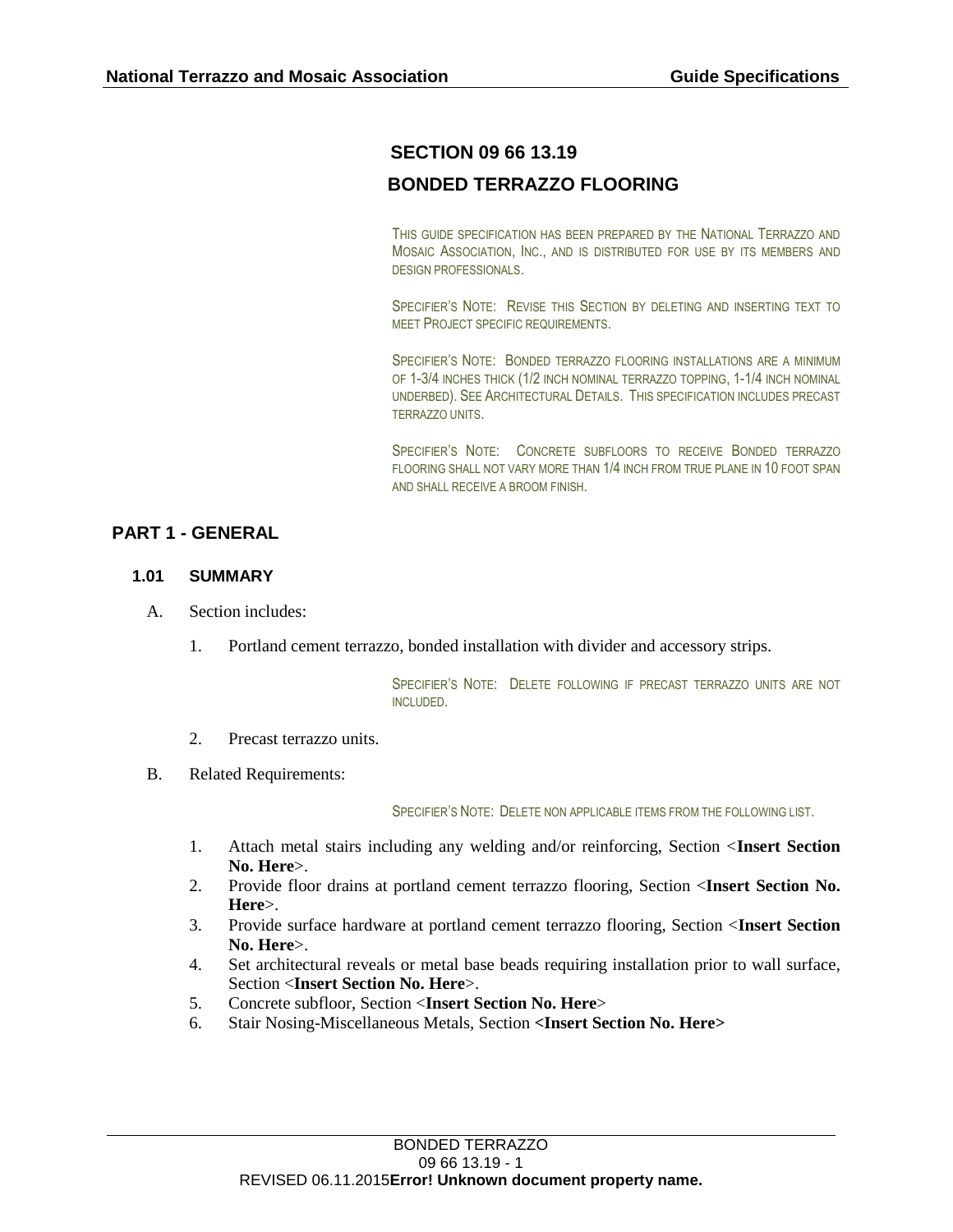### **1.02 DEFINITIONS**

A. NTMA: National Terrazzo and Mosaic Association, Inc.

### **1.03 PREINSTALLATION MEETINGS**

- A. Pre installation Conference: The General Contractor shall conduct a conference at project site before Terrazzo Contractor begins installation.
	- 1. The General Contractor shall invite Terrazzo Contractor, the Architect and representatives of the Owner.
	- 2. Review methods and procedures related to terrazzo including, but not limited to, the following:
		- a. Inspect and discuss condition of substrate and other preparatory work performed by other trades.
		- b. Review and finalize construction schedule and verify availability of materials, installer's personnel, equipment and facilities needed to make progress and avoid delays.
		- c. Review terrazzo mixes and patterns.
		- d. Review custom terrazzo mixes, designs and patterns.
		- a. Coordination with the work of other trades.

# **1.04 ACTION SUBMITTALS**

A. Product Data: Terrazzo Contractor shall submit Product Data for each type of product required for installation including:

> SPECIFIER'S NOTE: RETAIN ONLY THOSE ITEMS WHICH APPLY TO PROJECT IN THE FOLLOWING LISTING.

- 1. Strip materials
- 2. Sealer
- 3. Cement

SPECIFIER'S NOTE: SHOP DRAWINGS MAY NOT BE REQUIRED FOR SMALL AREAS OR SIMPLE DESIGNS. DELETE FOLLOWING PARAGRAPH IF SHOP DRAWINGS ARE NOT REQUIRED.

B. Shop Drawings: Terrazzo Contractor shall prepare and submit Shop Drawings that include plans, elevations, sections, component details, and attachments to other work. Include terrazzo installation requirements. Show layout of the following:

> SPECIFIER'S NOTE: RETAIN ONLY THOSE ITEMS WHICH APPLY TO PROJECT IN THE FOLLOWING LISTING.

- 1. Divider strips.
- 2. Expansion-joint strips.
- 3. Accessory strips.
- 4. Abrasive strips.
- 5. Stair treads, risers and landings.
- 6. Terrazzo patterns.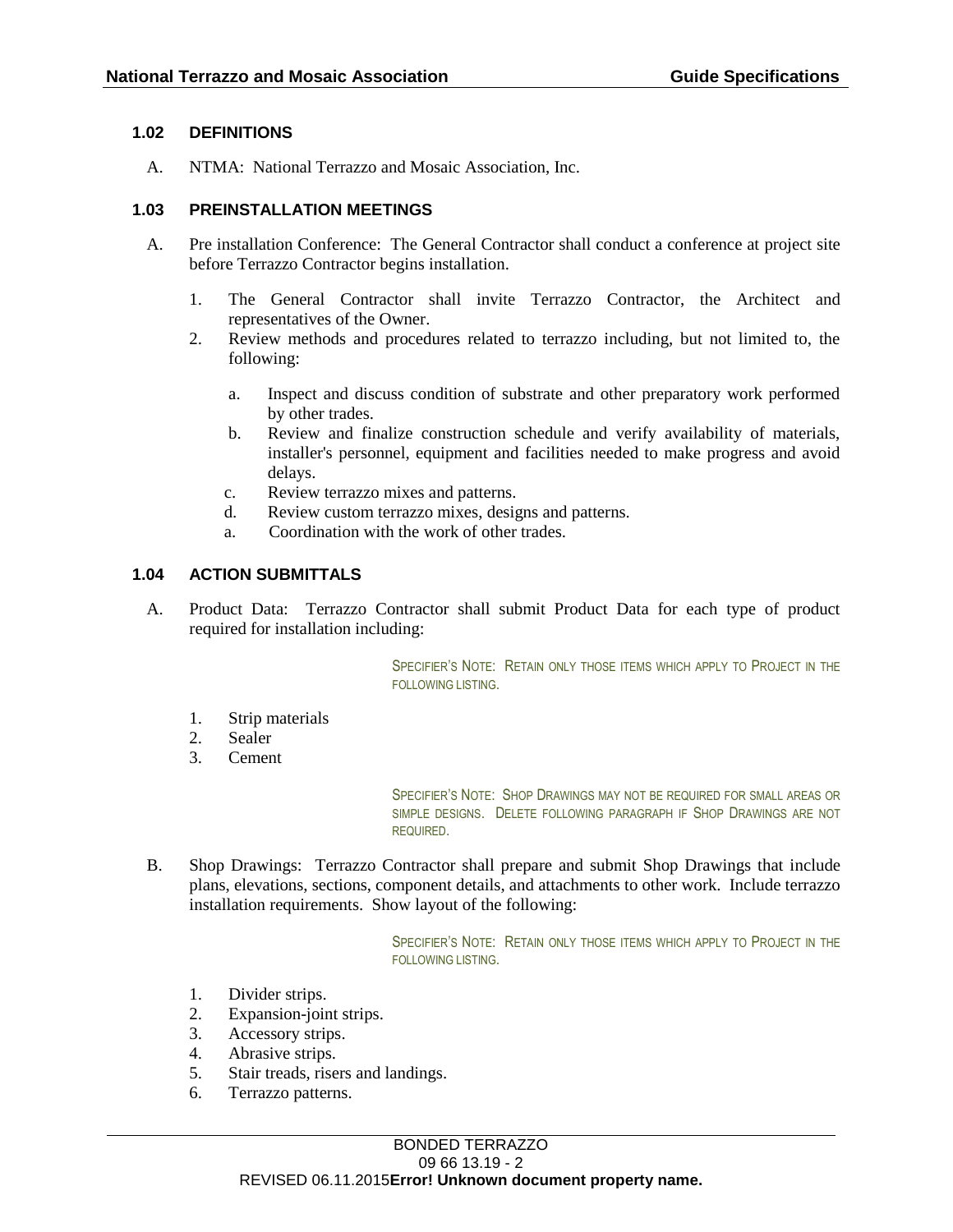### 7. <**Insert requirements**>

SPECIFIER'S NOTE: KEEP PARAGRAPH BELOW FOR RELATIVELY SMALL AND SIMPLE PROJECTS WHERE TERRAZZO COLORS AND PATTERNS HAVE ALREADY BEEN SELECTED. DELETE PARAGRAPH IF KEEPING "SAMPLES FOR INITIAL SELECTION" OR "SAMPLES FOR VERIFICATION" PARAGRAPHS BELOW.

#### C. Samples:

1. Terrazzo Contractor shall prepare and submit a maximum of three samples, sizes [**6 by 6 inches**] [**12 by 12 inches**] for each color and type of terrazzo specified.

> SPECIFIER'S NOTE: DELETE FOLLOWING PARAGRAPH IF PRECAST TERRAZZO IS NOT USED.

2. Terrazzo Contractor shall submit three samples, sizes **[6 by 6 inches] [12 by 12 inches]** for each color and type of precast terrazzo specified.

> SPECIFIER'S NOTE: KEEP PARAGRAPH BELOW FOR PROJECTS WHERE TERRAZZO COLORS WILL BE SELECTED DURING CONSTRUCTION FROM NTMA COLOR PLATES. DELETE PARAGRAPH WHERE TERRAZZO COLORS HAVE BEEN SELECTED AND ARE INDICATED ON THE DRAWINGS AND SPECIFICATIONS.

D. Samples for Initial Selection: Terrazzo Contractor shall submit NTMA "Color Palette Brochure" showing full range of colors and patterns available for each terrazzo type.

> SPECIFIER'S NOTE: KEEP PARAGRAPH BELOW FOR LARGER AND MORE COMPLEX PROJECT. DELETE PARAGRAPH WHERE TERRAZZO COLORS HAVE BEEN SELECTED AND ARE INDICATED ON THE DRAWINGS AND SPECIFICATIONS.

- E. Samples for Verification: Terrazzo Contractor shall prepare and submit samples for each type, material, color and pattern of terrazzo and accessory required showing the full range of color, texture and pattern variations expected.
	- 1. Terrazzo: [**6 by 6 inch**] [**12 by 12 inch**] samples
	- 2. Accessories: 6 inch long Samples of each type and kind of exposed strip item required

SPECIFIER'S NOTE: DELETE FOLLOWING PARAGRAPH IF PRECAST TERRAZZO IS NOT USED.

3. Precast Terrazzo Units: Samples, sizes **[6 by 6 inches] [12 by 12 inches]** for each color and type of precast terrazzo specified.

#### **1.05 INFORMATIONAL SUBMITTALS**

- A. Qualification Data: Terrazzo Contractor shall submit two copies of qualification data.
	- 1. Include list of projects indicating name and location of project, name of Owner, name and contact information for General Contractor, and name and contact information for Architect.
	- 2. Include letter from NTMA with the name of the Project and name of member, stating current member status.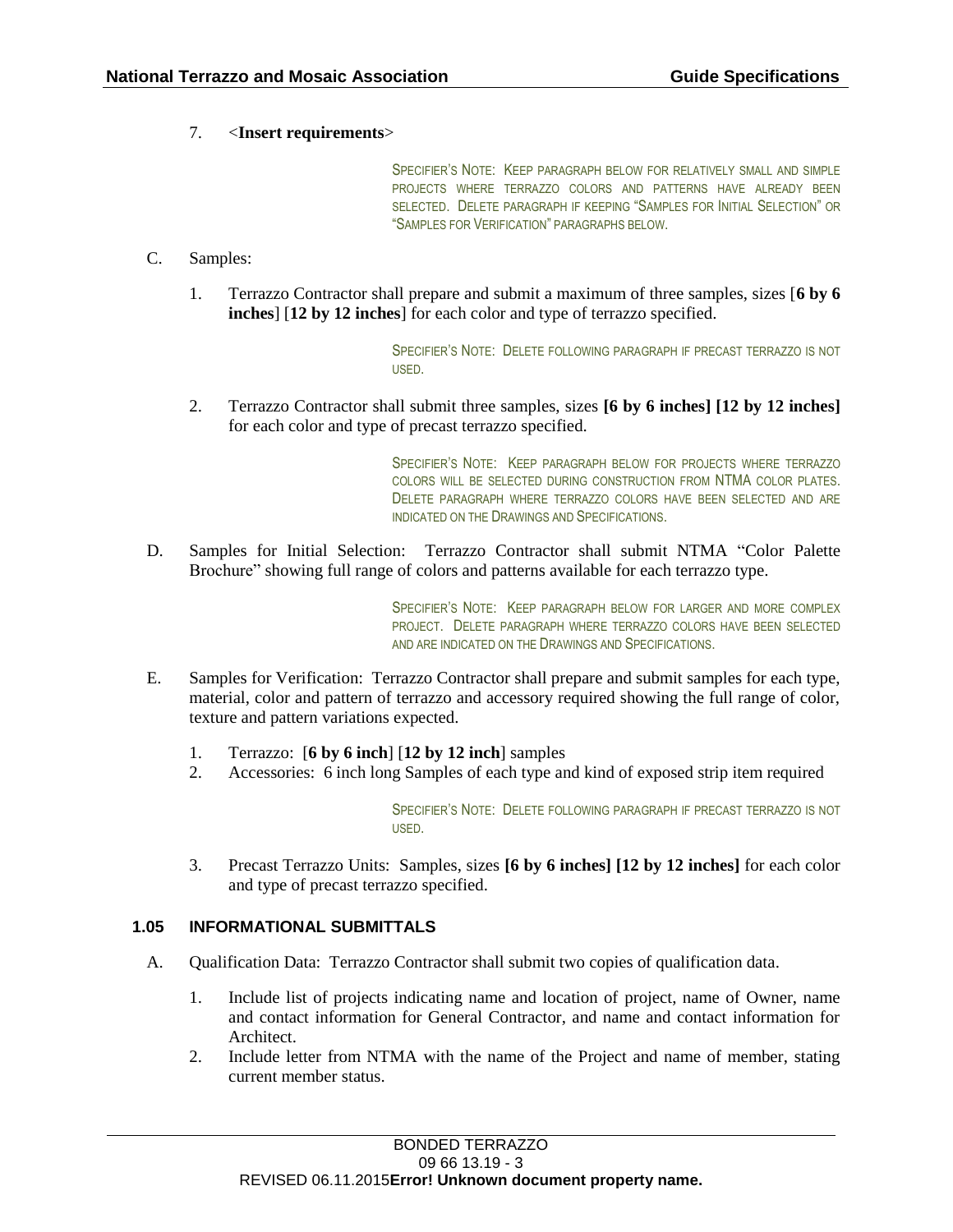# **1.06 CLOSEOUT SUBMITTALS**

A. Maintenance Literature: Terrazzo Contractor shall submit two copies of NTMA maintenance recommendations.

### **1.07 QUALITY ASSURANCE**

- A. Acceptable Suppliers: A firm experienced in manufacturing products in accordance with NTMA standards and with a record of successful in-service performance, as well as sufficient production capacity to produce required materials.
- B. Acceptable Terrazzo Contractor: A Contractor Member of NTMA whose work has resulted in construction with a record of successful in service performance.
	- 1. Installer shall have completed terrazzo installations within the past five years of scale and complexity similar to the proposed installation.
- C. Source Limitations for Aggregates: Terrazzo Contractor shall obtain each color, grade, type, and variety of granular materials from sources capable of providing materials of consistent quality in appearance and physical properties.

SPECIFIER'S NOTE: SIZE OF MOCKUP SHOULD BE DEPENDENT TO NUMBER OF COLORS AND PATTERNS. USUALLY A MOCKUP OF 50 TO 100 SO. FT. SHOULD BE SUFFICIENT. DETAIL MOCKUP DESIRED ON DRAWINGS. KEEP REQUIREMENTS FOR MOCKUP FOR LARGER AND MORE COMPLEX PROJECTS.

- D. Mockups: Terrazzo Contractor shall construct mockup if required in bid or scope of work documents to verify selections made under Sample submittals and to demonstrate aesthetic effects and set quality standards for materials and execution.
	- 1. Build mockup as indicated on Drawings.
	- 2. Approved mockups may become part of the completed Work if undisturbed at time of Substantial Completion.

#### **1.08 DELIVERY, STORAGE AND HANDLING**

- A. Materials shall be delivered to Project site in supplier's original wrappings and containers, labeled with source or manufacturer's name, material or product brand name and lot number, if any.
- B. Materials shall be stored in their original, undamaged packages and containers.

#### **1.09 PROJECT CONDITIONS**

- A. General Contractor shall provide sufficient water, temporary heat and light, and adequate electric power with suitable outlets connected and distributed for use within 100 feet of any working space.
- B. General Contractor shall provide temporary enclosures and other suitable methods to protect adjacent spaces from damage during installation.
	- 1. Maintain ambient temperatures in the area to receive terrazzo at not less than 50 deg. F.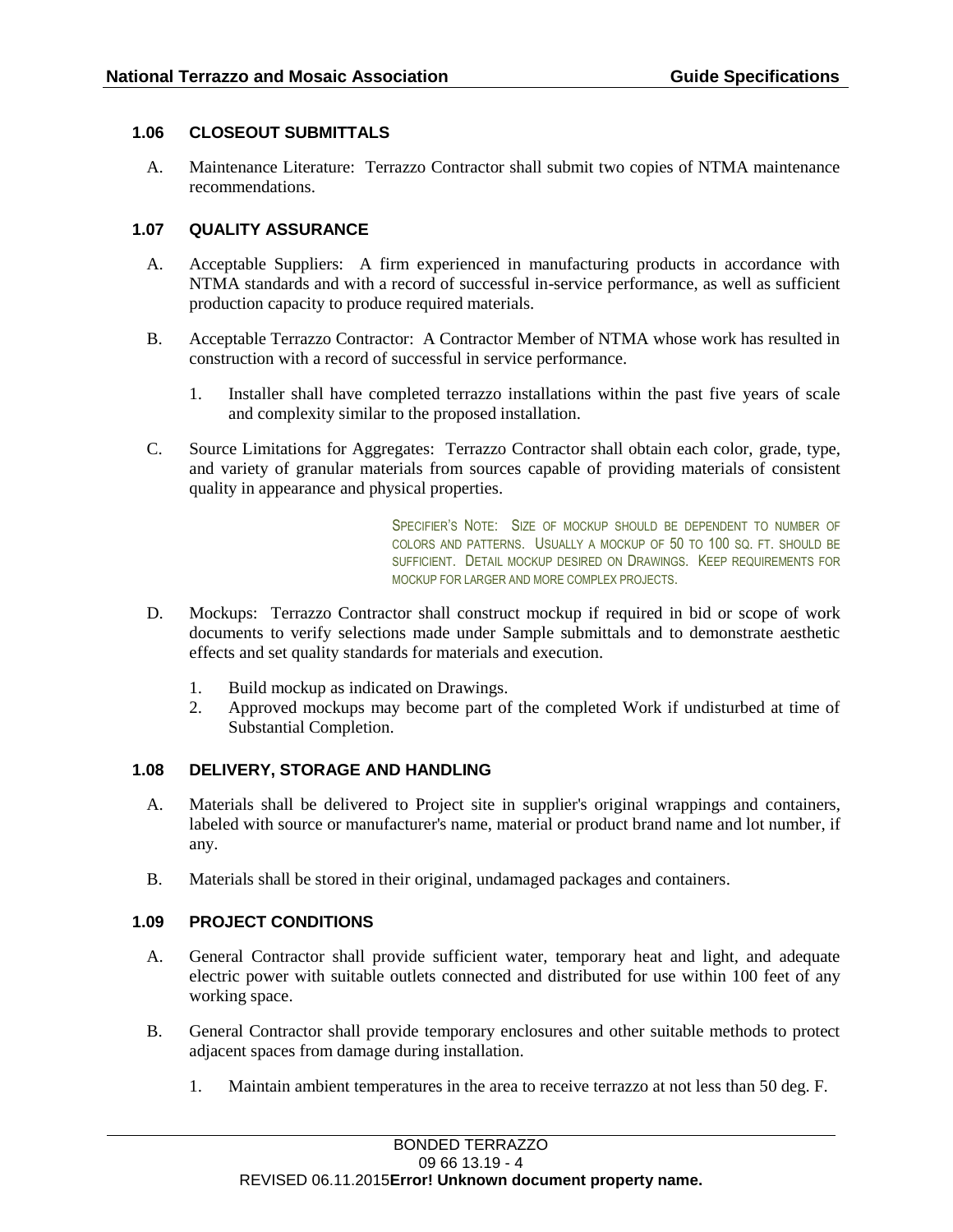- 2. Maintain adequate ventilation in the area to receive terrazzo.
- C. Terrazzo Contractor shall protect other adjacent work from water and dust generated by grinding operations.

#### **1.10 GUARANTEE**

A. One year from date of completion of terrazzo installation.

### **PART 2 - PRODUCTS**

#### **2.01 MATERIALS**

SPECIFIER'S NOTE: SELECT WHITE OR GRAY CEMENT. BOTH WHITE AND GRAY PORTLAND CEMENT MAY NOT BE UNIFORM IN COLOR AND MAY PRODUCE A VARIATION OF SHADE IN THE MATRIX.

- A. Portland Cement: ASTM C 150, Type 1, [**white**][**gray**].
- B. Water: Potable
- C. Sand: ASTM C 33/C33M, clean, washed and locally available

SPECIFIER'S NOTE: RETAIN "RECYCLED CONTENT OF PORTLAND CEMENT TERRAZZO FLOORING" SUBPARAGRAPH BELOW TO SPECIFY RECYCLED CONTENT IF APPLYING FOR LEED CREDIT MR 4.

D. Marble Chips:

SPECIFIER'S NOTE: STANDARD MARBLE AGGREGATES ARE NO. 1 AND NO. 2 SIZE UNLESS SPECIFIED OTHERWISE.

- 1. Size: NTMA gradation standards
- 2. Abrasion and Impact Resistance: Not more than 40 percent loss when tested in accordance with ASTM C 131
- 3. Chips shall contain no deleterious or foreign matter

SPECIFIER'S NOTE: PORTLAND CEMENT TERRAZZO USUALLY ONLY INCLUDES MARBLE CHIPS. OTHER DECORATIVE MATERIALS (SYNTHETIC SHIPS, METAL, GLASS, PORCELAIN, ETC.) THAT DO NOT COMPLY WITH REQUIREMENTS SPECIFIED ABOVE MAY BE USED AFTER CONSULTING WITH THE TERRAZZO CONTRACTOR FOR SPECIFIC USAGE GUIDELINES AND RECOMMENDATIONS.

- E. Divider Strips:
	- 1. Material: [**Zinc**][**Brass**].
	- 2. Strip Thickness: [**16 gauge**].

SPECIFIER'S NOTE: DELETE FOLLOWING SUBPARAGRAPH IF HEAVY TOP DIVIDER STRIPS ARE NOT USED

3. Heavy Top Thickness: [**1/8 inch**] [**1/4 inch**] [**3/8 inch**].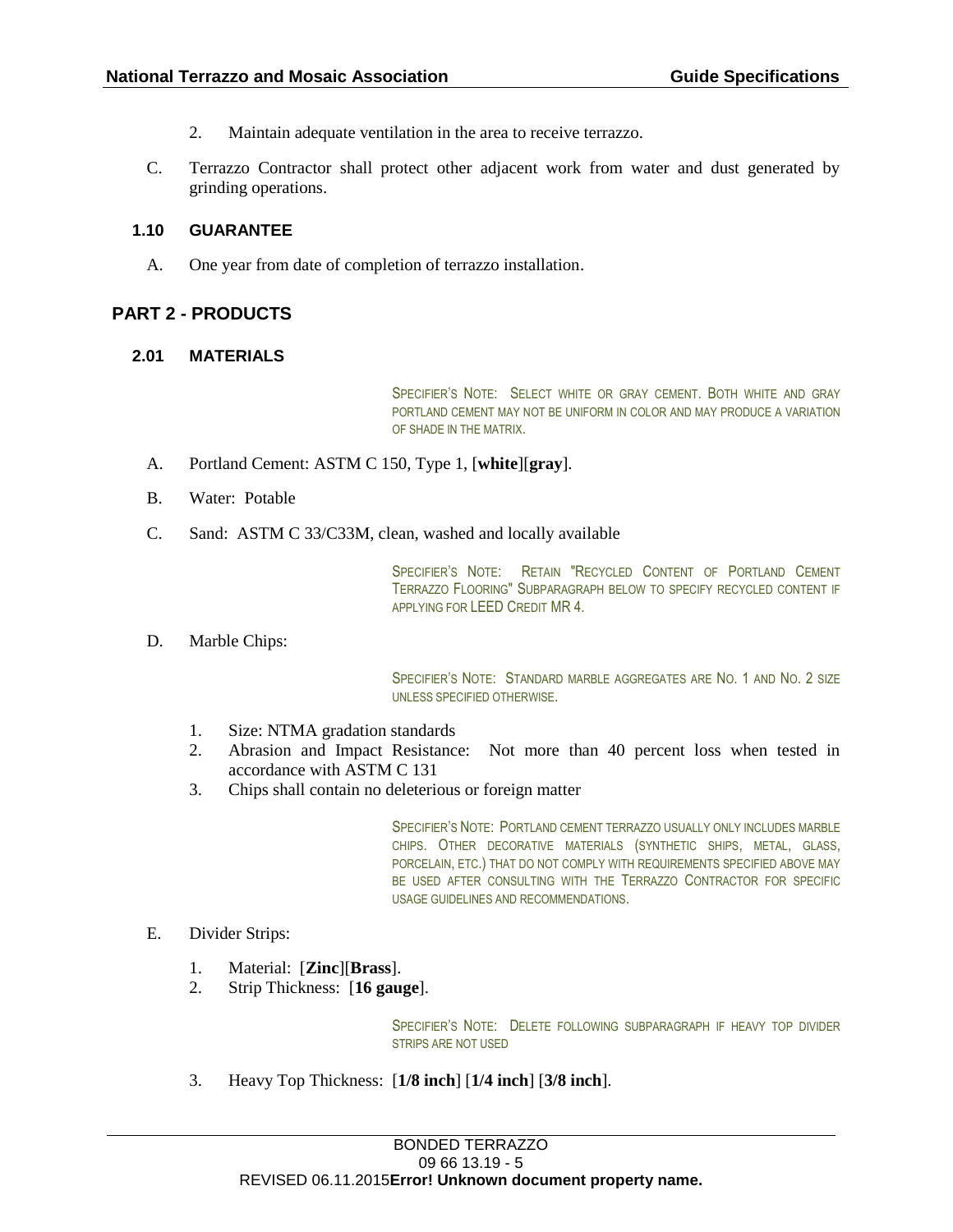4. Depth: 1-1/4 inches.

SPECIFIER'S NOTE: SELECT PARAGRAPH ABOVE AND DELETE FOLLOWING FOR STANDARD 1/2 INCH TOPPING OR DELETE ABOVE AND RETAIN FOLLOWING PARAGRAPH FOR 3/4 INCH VENETIAN TOPPING.

5. Depth: 1-1/2 inches.

SPECIFIER'S NOTE: DELETE FOLLOWING IF ABRASIVE STRIPS ARE NOT INCLUDED.

- F. Abrasive Strips: [**Three-line**] [**Two-line**] [**One-line**] [**Abrasive nosing strip and two-line**] <**Insert requirements**> abrasive inserts at nosing. Silicon carbide or aluminum oxide, or combination of both, in epoxy resin binder and set in channel
	- 1. Width: 1/2 inch.
	- 2. Depth: As required by terrazzo thickness.
	- 3. Length: **[4 inches less than stair width] [As indicated**] <**Insert dimension**>.
	- 4. Color: [**Black**] [**Darker than terrazzo, as selected by Architect**] <**Insert requirements**>
- G. Colorants: Alkali-resistant color stable pigments.

SPECIFIER'S NOTE: RETAIN THE FOLLOWING ONLY FOR POURED-IN-PLACED INSTALLATIONS OVER STEEL STAIRS.

H. Steel Wire Lath: ASTM A 185, galvanized welded wire mesh, 2 by 2 by 16 ga.

SPECIFIER'S NOTE: CURING MAY NOT BE NECESSARY UNDER VERY HUMID CONDITIONS.

I. Curing Materials: Water or polyethylene sheeting.

SPECIFIER'S NOTE: DELETE FOLLOWING PARAGRAPH IF PRECAST TERRAZZO UNITS ARE NOT REQUIRED..

#### **2.02 PRECAST TERRAZZO**

- A. General: Terrazzo Contractor shall provide precast terrazzo units as indicated on Drawings and as specified.
- B. Precast Terrazzo Base: Minimum 3/4-inch-thick, reinforced, portland cement terrazzo units cast in maximum lengths possible, but not less than 36 inches. Comply with manufacturer's written recommendations for fabricating precast terrazzo base units in sizes and profiles indicated.
	- 1. Type: [**As indicated**] [**Coved with minimum 3/4-inch radius**] [**Straight**] [**Splayed**] <**Insert requirements**>.

SPECIFIER'S NOTE: RETAIN FIRST OPTION IN "TOP EDGE" SUBPARAGRAPH BELOW IF TOP EDGE IS CONCEALED.

2. Top Edge: [**Straight, unfinished**] [**Beveled with polished top surface**] [**Radius edge with polished top surface**] <**Insert requirements**>.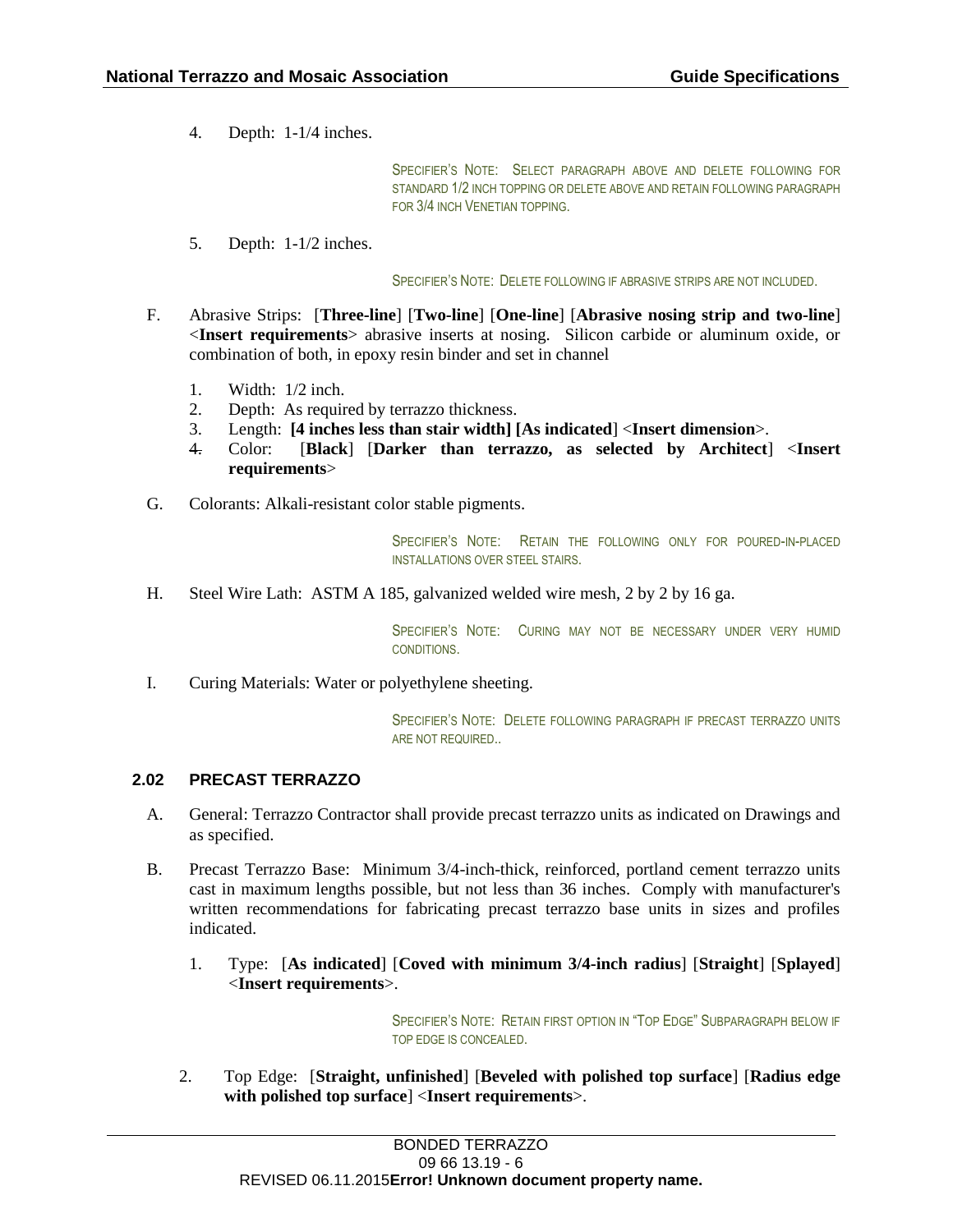- 3. Outside Corner Units: With finished returned edges or mitered at outside corner.
- 4. Color, Pattern, and Finish: [**As selected by Architect from full range of industry colors**] [**Match Architect's sample**] [**Match adjacent poured-in-place terrazzo flooring border**] [**Match adjacent poured-in-place terrazzo flooring field**] [**As indicated**]<**Insert requirements**>.

RETAIN "PRECAST TERRAZZO UNITS" PARAGRAPH BELOW FOR PRECAST TERRAZZO STAIR TREADS, RISERS, OR LANDINGS. FOLLOWING ASSUMES THAT PRECAST UNITS ARE FULLY SUPPORTED. DETAIL PROFILE, ANCHORAGE, AND OTHER REQUIREMENTS ON DRAWINGS OR INSERT BELOW. COPY AND RE-EDIT IF MORE THAN ONE TYPE IS REQUIRED; INSERT A UNIQUE DESIGNATION FOR EACH TYPE AND INDICATE LOCATIONS ON DRAWINGS. PRECAST TERRAZZO STAR UNITS ARE RECOMMENDED FOR INSTALLATION OVER CONCRETE, STEEL PLATE, OR STEEL PAN STAIRS.

- C. Precast Terrazzo Stair Units: Minimum [**2-inch-**] <**Insert dimension**> thick, reinforced, portland cement terrazzo stair units. Comply with manufacturer's written recommendations for fabricating precast terrazzo units in sizes and profiles indicated. Reinforce units as required by unit sizes, profiles, and thicknesses and as recommended by manufacturer. Finish exposed-to-view edges and reveals to match face finish. Ease exposed edges to 1/8-inch radius.
	- 1. Provide the following types of precast stair units:
		- a. Stair treads.
		- b. Stair risers.
		- c. Stair landings.
		- d. <**Insert item**>.

SPECIFIER'S NOTE: COORDINATE "COLOR, PATTERN, AND FINISH" SUBPARAGRAPH BELOW WITH ANY PRECAST UNITS IN LIST ABOVE. RE-EDIT IF TREADS, RISERS, OR LANDING UNITS ARE DIFFERENT.

2. Color, Pattern, and Finish: [**As selected by Architect from full range of industry colors**] [**Match Architect's sample**] [**Match adjacent poured-in-place terrazzo flooring border**] [**Match adjacent poured-in-place terrazzo flooring field**] [**As indicated**]<**Insert requirements**>.

> SPECIFIER'S NOTE: KEEP ONE OF THE FOLLOWING TYPES OF SETTING MATERIALS FOR INSTALLING PRECAST TERRAZZO OR KEEP BOTH IF SETTING MATERIAL IS TERRAZZO CONTRACTOR'S OPTION.

> SPECIFIER'S NOTE: EPOXY IS RECOMMENDED FOR INSTALLATION OVER STEEL SUBSTRATES BUT CAN BE USED WITH OTHER SUBSTRATES. THIN SET MORTAR IS NOT RECOMMENDED FOR METAL SUBSTRATES,

- D. Setting Materials for Precast Terrazzo:
	- 1. Latex-Portland Cement Mortar (Thin Set): ANSI A118.4.

SPECIFIER'S NOTE: EPOXY IS RECOMMENDED FOR INSTALLATION OVER STEEL SUBSTRATES BUT CAN BE USED WITH OTHER SUBSTRATES. THIN SET LATEX-PORTLAND CEMENT MORTAR IS NOT RECOMMENDED FOR METAL SUBSTRATES.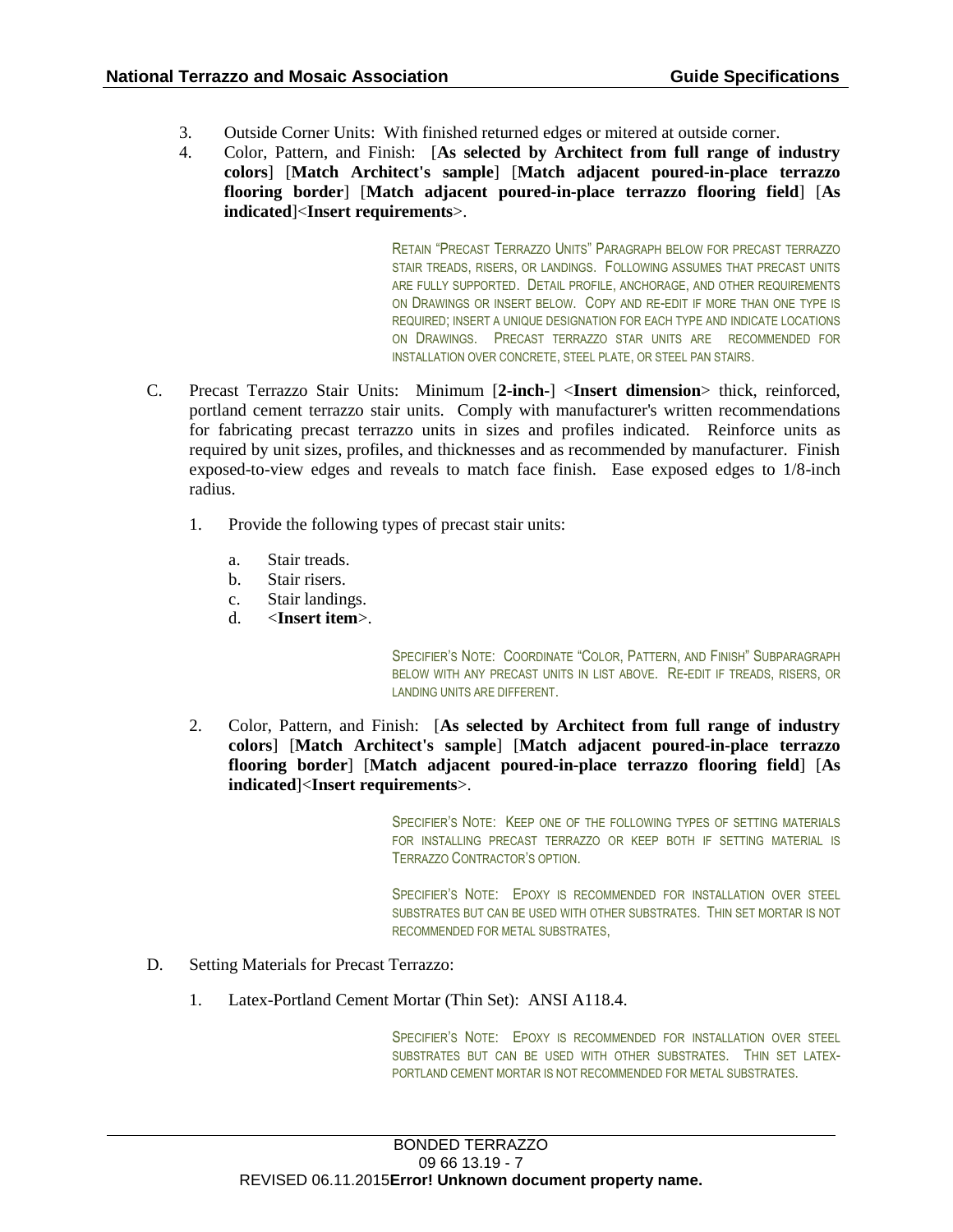2. Epoxy Adhesive: Two component, compatible with terrazzo units and substrate.

### **2.03 MISCELLANEOUS ACCESSORIES**

- A. Sealer: Terrazzo Contractor shall provide a non-ambering, clear sealer that is chemically neutral; does not impair terrazzo aesthetics or physical properties; is recommended by terrazzo matrix manufacturer. Sealers shall comply with the following:
	- 1. Comply with requirements of authorities having jurisdiction.
	- 2. Comply with ASTM D 2047.

SPECIFIER'S NOTE: RETAIN ONLY ONE OPTION IN THE FOLLOWING PARAGRAPH.

3. Water Based Sealer Properties: With pH factor between 7 and 10.

SPECIFIER'S NOTE: RETAIN ONLY PARAGRAPH ABOVE TO RESTRICT SEALERS TO THOSE THAT ARE WATER BASED. RETAIN PARAGRAPH BELOW IF SOLVENT BASED SEALERS ARE PERMITTED.

4. Solvent Based Sealer Properties: Flashpoint at 80 deg. F according to ASTM D 56.

#### **2.04 MIXES**

A. Terrazzo Selection: Terrazzo Contractor shall provide terrazzo mix(es) according to the following:

> SPECIFIER'S NOTE: NOTE: SELECT TYPE OR TYPES: STANDARD OR VENETIAN. VENETIAN TERRAZZO PERMITS A LARGER AGGREGATE SIZE AND REQUIRES A THICKER (3/4 INCH) TOPPING

#### 1. Type: [**Standard**][**Venetian**].

SPECIFIER'S NOTE: USUALLY KEEP ONLY ONE OF THE FOLLOWING SUBPARAGRAPHS FOR SPECIFYING TERRAZZO MIX COLOR.

SPECIFIER'S NOTE: RETAIN FOLLOWING IF SPECIFYING A COLOR FROM A NTMA PLATE NO.

2. NTMA Plate No. <**Insert standard terrazzo or Venetian terrazzo plate no.**>.

SPECIFIER'S NOTE: RETAIN FOLLOWING IF COLOR WILL BE CHOSEN FROM A NTMA PLATE NO. AFTER CONTRACT IS AWARDED.

3. Mix Color: [**As selected by Architect from NTMA standard-terrazzo plates**] [**As selected by Architect from NTMA Venetian-terrazzo plates**] <**Insert NTMA color plate designation**>

> SPECIFIER'S NOTE: RETAIN FOLLOWING IF A CUSTOM COLOR HAS BEEN CHOSEN AND A MIX WILL BE SPECIFIED. MODIFY AS REQUIRED FOR DESIRED MIX. PERCENTAGES MUST ADD UP TO 100 PERCENT. COPY IF ADDITIONAL MIX REQUIREMENT ARE NEEDED. DO NOT KEEP THE FOLLOWING IF CHOOSING FROM NTMA'S STANDARD TERRAZZO PLATES.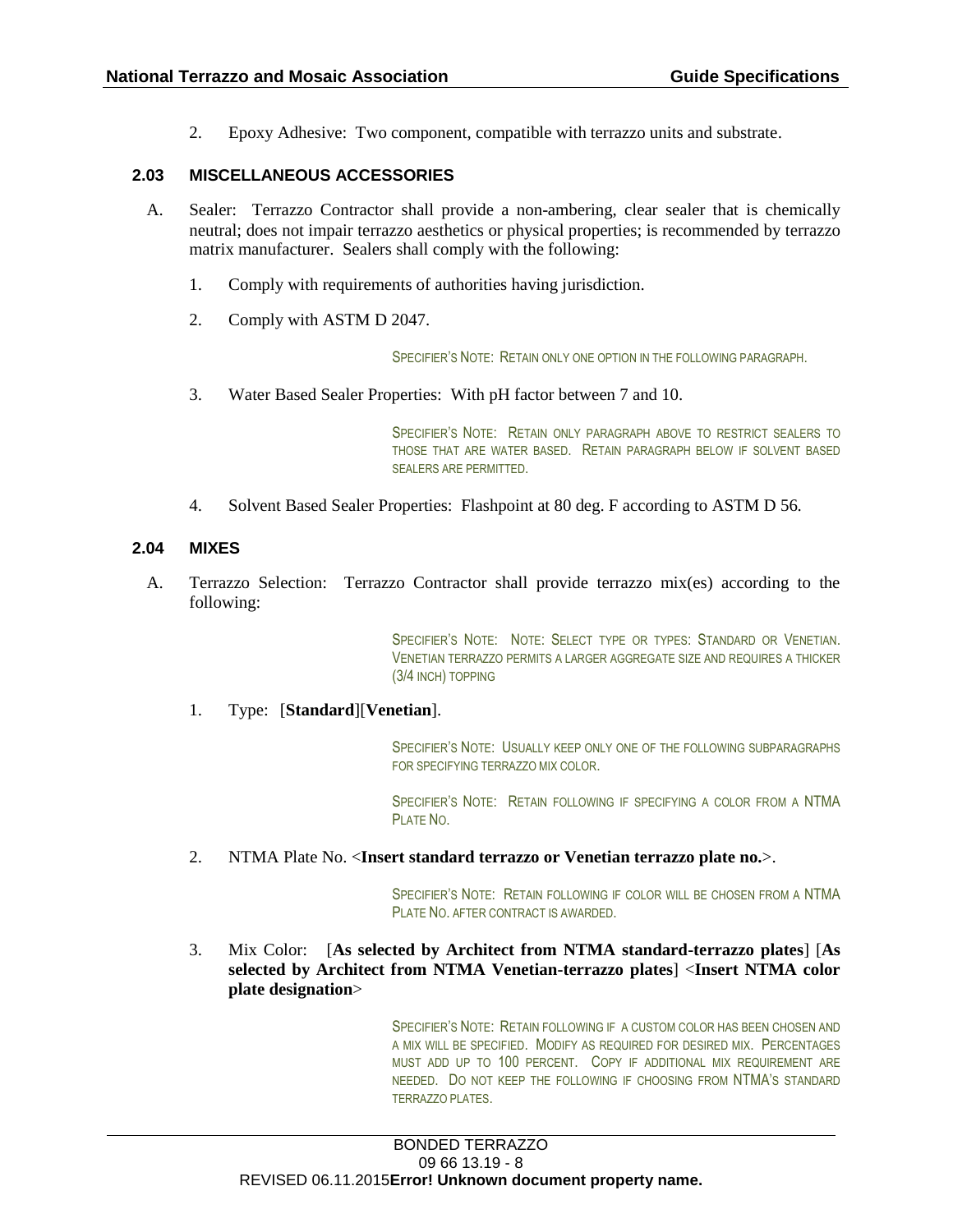- 4. Custom Mix Color and Pattern:
	- a. Color No. 1:
		- 1) Cement Color: [**White**][**Gray**]
		- 2) Chips: [**No. 1**][**No. 2**] <**insert name of chip**> <**insert percentage**> percent.
		- 3) Chips: [**No. 1**][**No. 2**] <**insert name of chip**> <**insert percentage**> percent.
		- 4) Chips: [**No. 1**][**No. 2**] <**insert name of chip**> <**insert percentage**> percent.
	- b. Color No. 2:
		- 1) Cement Color: [**White**][**Gray**].
		- 2) Chips: [**No. 1**][**No. 2**] <**insert name of chip**> <**insert percentage**> percent.
		- 3) Chips: [**No. 1**][**No. 2**] <**insert name of chip**> <**insert percentage**> percent.
		- 4) Chips: [**No. 1**][**No. 2**] <**insert name of chip**> <**insert percentage**> percent.
	- c. Color for Base:
		- 1) Cement Color: [**White**][**Gray**].
		- 2) Chips: No. 1 <**insert name of chip**> <**insert percentage**> percent.
		- 3) Chips: No. 1 <**insert name of chip**> <**insert percentage**> percent.
		- 4) Chips: No. 1 <**insert name of chip**> <**insert percentage**> percent.

SPECIFIER'S NOTE: RETAIN FOLLOWING IF A CUSTOM COLOR HAS BEEN CHOSEN AND MATCHING AN APPROVED SAMPLE WILL BE REQUIRED OR IF TERRAZZO IS REQUIRED TO MATCH AN EXISTING INSTALLATION.

- 5. Custom Mix Color and Pattern: [**Match Architect's sample**] [**Match existing**].
- B. Proportions: Terrazzo Contractor shall proportion materials for underbed and topping mixes as follows:
	- 1. Underbed: One part portland cement to four parts sand and sufficient water to provide workability at as low a slump as possible.
	- 2. Terrazzo Topping: One 94-lb. bag of portland cement per 150 lb. of marble chips[**, color pigment]** and sufficient potable water to produce a workable mix
- C. Mixing: Terrazzo Contractor shall mix underbed and topping as follows:
	- 1. Underbed:
		- a. Charge and mix sand and Portland cement.
		- b. Add water and mix.
	- 2. Terrazzo Topping:
		- a. Charge and mix marble chips, Portland cement and color pigment if required
		- b. Add water and mix to a uniform workable consistency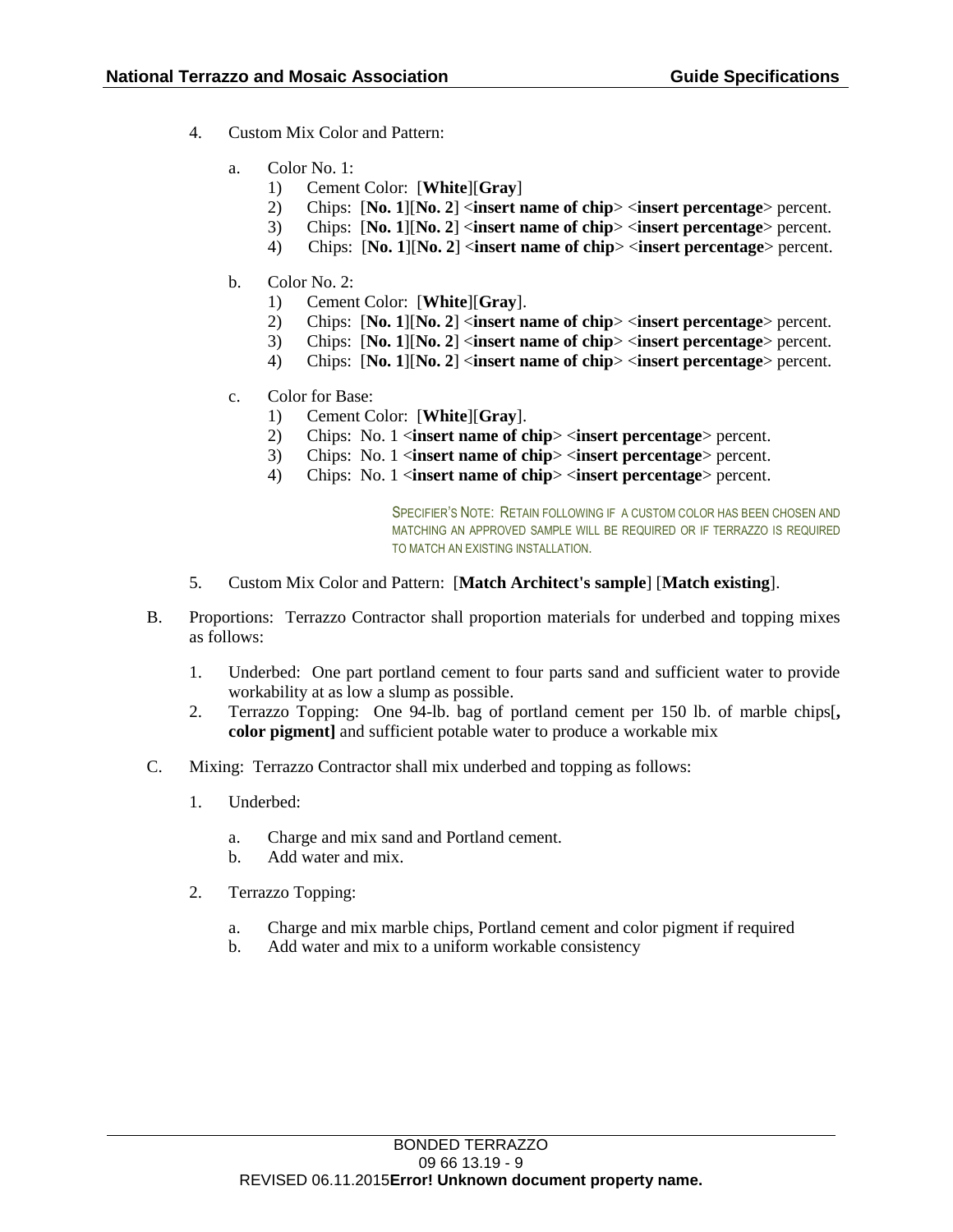# **PART 3 - EXECUTION**

### **3.01 EXAMINATION**

- A. The General Contractor and Architect shall examine substrates and areas, with Terrazzo Contractor present, for compliance with requirements for installation tolerances and other conditions affecting performance of the work.
	- 1. Verify that concrete surfaces to receive bonded terrazzo flooring are sound, free of laitance, glaze, efflorescence, curing compounds, form-release agents, dust, dirt, grease, oil and other contaminants incompatible with terrazzo flooring materials. Concrete substrate shall have a troweled finish.
- B. Terrazzo Contractor shall proceed with installation only after unsatisfactory conditions, including levelness tolerances, have been corrected.

#### **3.02 PREPARATION**

A. General Contractor shall broom clean area to receive terrazzo to remove loose chips and all foreign matter.

### **3.03 POURED-IN-PLACE TERRAZZO INSTALLATION**

- A. Underbed: Terrazzo Contractor shall place underbed as follows:
	- 1. Thoroughly saturate concrete subfloor with water, slush and broom with neat cement paste.
	- 2. Place underbed mix.

SPECIFIER'S NOTE: SELECT 1/2 INCH FOR STANDARD TOPPING OR 3/4 INCH FOR VENETIAN TOPPING IN FOLLOWING SUBPARAGRAPH.

- 3. Screed underbed to elevation of **[1/2 inch] [3/4 inch]** below finished floor elevation or slope and firmly compact.
- 4. Install divider strips as shown on drawings in semi-plastic underbed trowel firmly along edges.
- 5. Install control joint strips back to back precisely above subfloor joints taking care that control joint is full depth of underbed.
- B. Strip Materials: Terrazzo Contractor shall install strip materials as follows:
	- 1. Divider and Control Joint Strips:
		- a. Locate divider strips in locations indicated.
		- b. Install control joint strips back to back in locations indicated.
		- c. Install strips in semi-plastic underbed.

SPECIFIER'S NOTE: RETAIN "ACCESSORY STRIPS" SUBPARAGRAPH BELOW FOR ACCESSORY STRIPS.

2. Accessory Strips: Install as required to provide a complete installation.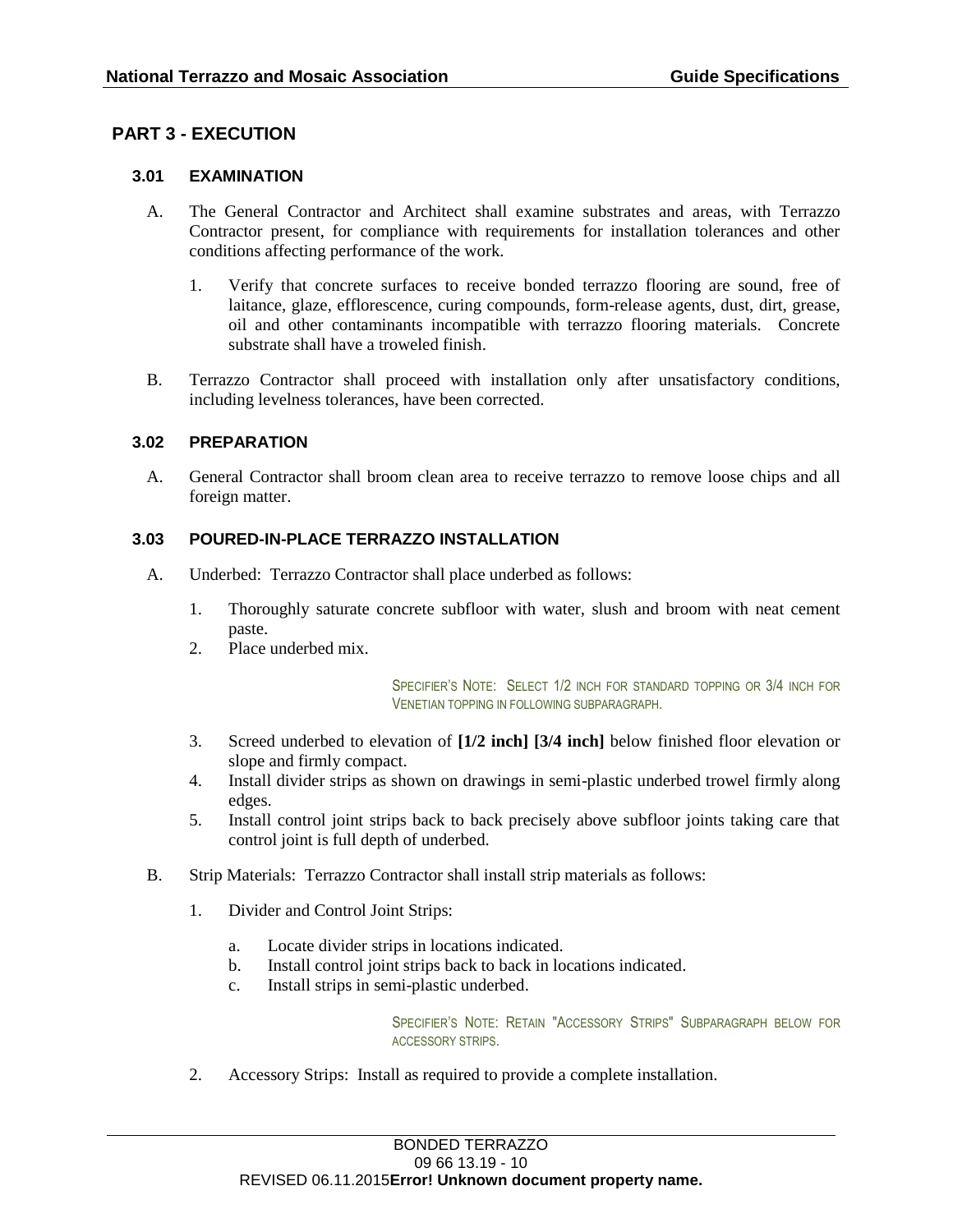- C. Placing Terrazzo:
	- 1. Dampen underbed with water.
	- 2. Place terrazzo mixture in panels formed by divider strips and trowel mixture to top of strips.
	- 3. Seeding of additional marble chips is optional.
	- 4. Roll and compact surface until all excess cement and water has been extracted.
	- 5. Trowel to a dense uniform flat surface disclosing lines of divider strips.

SPECIFIER'S NOTE: RETAIN "ABRASIVE STRIPS" SUBPARAGRAPH BELOW FOR ABRASIVE STRIPS. OPTION IS BASED ON NTMA RECOMMENDATIONS FOR PRECAST TERRAZZO STAIR TREADS.

6. Abrasive Strips: Install with surface of abrasive strip positioned at a nominal 1/16 inch higher than terrazzo surface.

> SPECIFIER'S NOTE: CURING MAY NOT BE NECESSARY UNDER VERY HUMID CONDITIONS.

- D. Curing: Terrazzo Contractor shall cure the terrazzo topping as follows:
	- 1. After completing placement of terrazzo and composition has sufficiently set, cover with water or polyethylene sheeting.
	- 2. Cure until topping develops sufficient strength to prevent lifting or pulling of terrazzo chips during grinding.

SPECIFIER'S NOTE: DELETE THE FOLLOWING PARAGRAPH AND ASSOCIATED SUBPARAGRAPHS IF POURED IN PLACE TERRAZZO BASE IS NOT USED.

SPECIFIER'S NOTE: EXACT MATCH BETWEEN BASE AND FLOOR IS USUALLY NOT POSSIBLE.

- E. Poured in Place Terrazzo Base: Terrazzo Contractor shall provide mix color for terrazzo base to match [**approved sample**] [**approved mockup**].
	- 1. Terrazzo Contractor shall place and finish terrazzo base at the same time the terrazzo floor is being installed.

SPECIFIER'S NOTE: DELETE THE FOLLOWING PARAGRAPH AND ASSOCIATED SUBPARAGRAPH IF TERRAZZO STAIRS ARE NOT USED. POURED IN PLACE TERRAZZO IS RECOMMENDED FOR INSTALLATION OVER CONCRETE STAIRS OR STEEL PAN STAIRS.

- F. Poured in Place Terrazzo Stairs: Terrazzo Contractor shall provide mix color for treads and risers to match [**main terrazzo field**] [**terrazzo border**] **[as indicated on Drawings]**.
	- 1. Place and finish terrazzo stair treads and risers at the same time the terrazzo floor is being installed.

SPECIFIER'S NOTE: RETAIN THE FOLLOWING ONLY FOR POURED-IN-PLACED INSTALLATIONS OVER STEEL STAIRS.

2. Apply two sheet of steel wire lath to steel treads and risers. Offset each sheet so that wires are 2 inches o. c. Screw attach to steel substrates.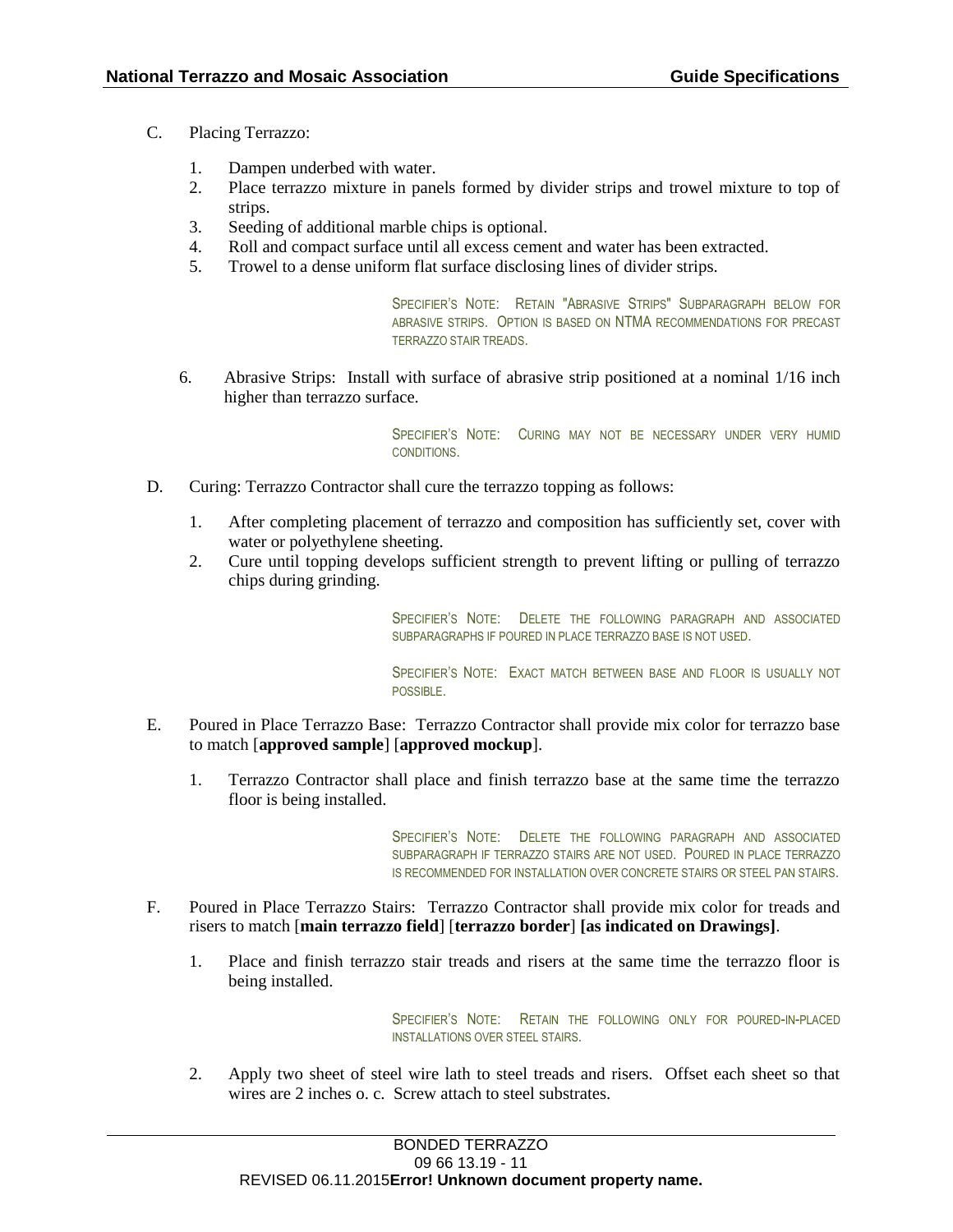- G. Finishing: Terrazzo Contractor shall finish the terrazzo topping as follows:
	- 1. Rough Grinding: Grind with 24 or finer grit stones or with comparable diamond plates.
	- 2. Grouting:
		- a. Cleanse floor with clean water and rinse.
		- b. Remove excess rinse water and machine or hand apply grout, taking care to fill voids.

SPECIFIER'S NOTE: CURING MAY NOT BE NECESSARY UNDER VERY HUMID CONDITIONS.

3. Cure Grout: Cure until grout is ready for fine grinding.

SPECIFIER'S NOTE: GROUT MAY BE LEFT ON TERRAZZO UNTIL ALL HEAVY AND MESSY WORK ON PROJECT IS COMPLETED.

4. Fine Grinding/Polishing: Grind with 120 grit stones or comparable diamond abrasives until all grout is removed from surface.

> SPECIFIER'S NOTE: COMPLETED INSTALLATION SHOULD MATCH APPROVED SAMPLES OR MOCKUPS.

> SPECIFIER'S NOTE: GRINDING AND POLISHING WITH FINER GRIT ABRASIVES MAY BE PERFORMED AFTER TERRAZZO INSTALLATION HAS BEEN ACCEPTED. CONSULT WITH TERRAZZO INSTALLER FOR OPTIONS.

- H. Terrazzo Cleaning: Terrazzo Contractor shall clean finished terrazzo as follows:
	- 1. Remove grinding residue from terrazzo surface.
	- 2. Wash terrazzo surfaces immediately after final grinding of terrazzo flooring with water and allow surfaces to dry thoroughly.
- I. Sealing: Terrazzo Contractor shall seal terrazzo according to sealer manufacturer's written instructions.

SPECIFIER'S NOTE: DELETE THE FOLLOWING ARTICLE IF PRECAST TERRAZZO UNITS ARE NOT USED.

#### **3.04 PRECAST TERRAZZO INSTALLATION**

A. Terrazzo Contractor shall install precast terrazzo units as follows:

SPECIFIER'S NOTE: DELETE THE FOLLOWING SUBPARAGRAPH IF PRECAST TERRAZZO BASE IS NOT USED. ANSI 108.05 IS THE STANDARD SPECIFICATION FOR SETTING TILE WITH LATEX-PORTLAND CEMENT THINSET MORTAR: ANSI 108.06 IS THE STANDARD SPECIFICATION FOR SETTING TILE WITH EPOXY ADHESIVE.

1. Precast Terrazzo Base: Use [**latex-portland cement mortar**] [**or**] [**epoxy adhesive**] to install precast terrazzo base over substrates indicated according to [**ANSI 108.5**] [**or**] [**ANSI 108.6**].